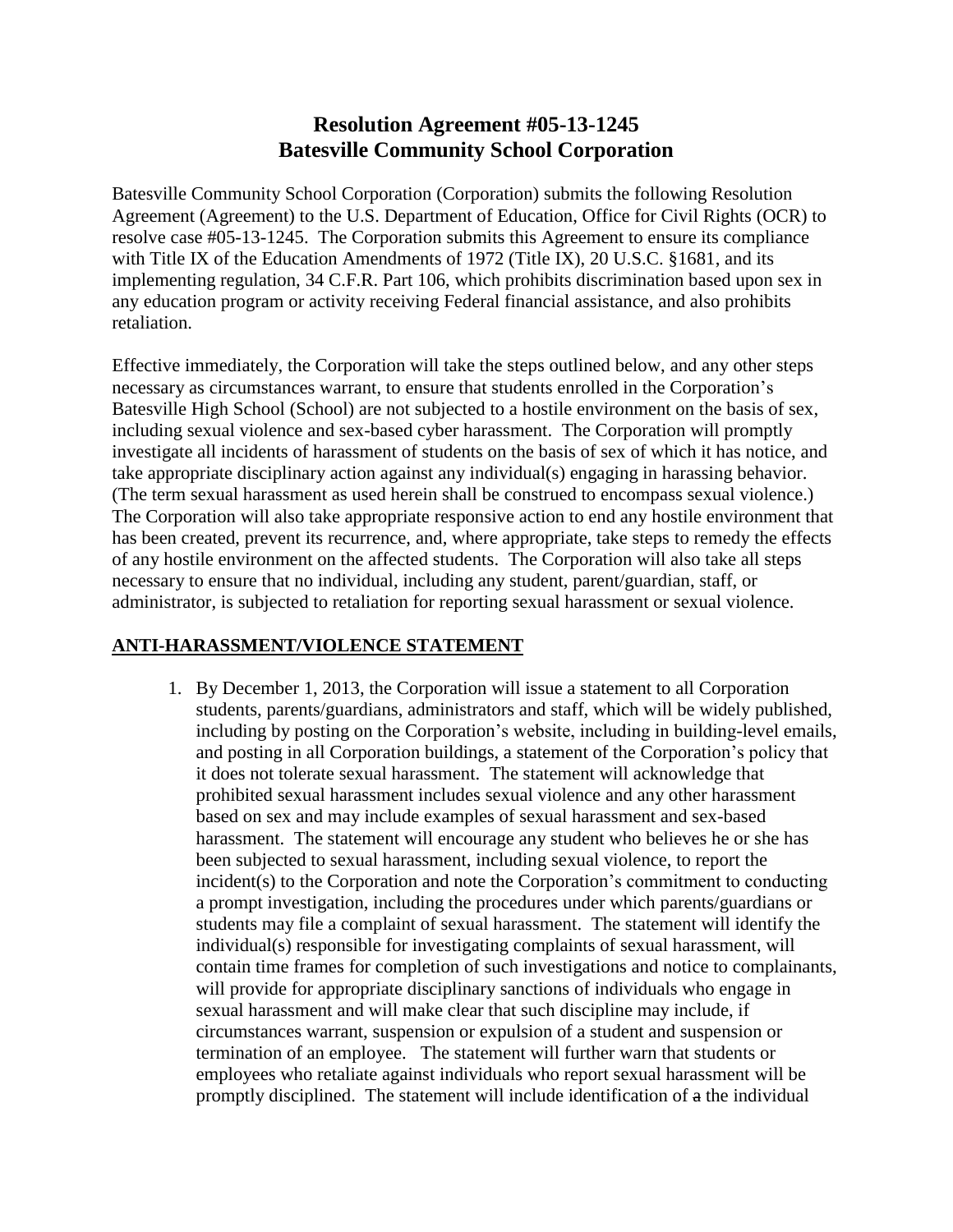designated as Title IX coordinator under item #2 below and the individual's office address, email address, and telephone number.

**REPORTING REQUIREMENT:** By December 15, 2013, the Corporation will submit to OCR documentation that the statement referenced in this item has been published, including copies of emails, relevant pages of the Corporation's website, and documentation of the postings in the buildings.

# **TITLE IX COORDINATOR**

2. By December 1, 2013, the Corporation will designate an employee to coordinate its efforts to comply with and carry out its responsibilities under Title IX (Title IX Coordinator) and will by December 15, 2013, notify all students, parents, and employees of the name, address, telephone number, and email address of the Title IX Coordinator. The Title IX Coordinator's duties shall include, but not be limited to, the proper implementation of the Corporation's sexual harassment policies and procedures and any investigation of any complaint alleging noncompliance or actions that would violate Title IX. The Title IX Coordinator must be a qualified person knowledgeable in all aspects of Title IX law (as applied to school corporations or districts) with experience conducting training on harassment or related civil rights issues.

**REPORTING REQUIREMENT**:By December 1, 2013, the Corporation will submit to OCR the name and credentials of the individual designated as the Title IX Coordinator and by December 15, 2013, documentation that it has provided the required notice to students, parents, and employees.

#### **REVIEW OF TITLE IX SEXUAL HARASSMENT/SEXUAL VIOLENCE POLICIES AND PROCEDURES AND DISCIPLINE CODE**

- 3. By December 1, 2013, the Corporation will review and revise, as necessary, its written policies and procedures relating to sexual harassment to ensure that they adequately address any incident of sexual harassment and provide for the prompt and equitable resolution of complaints alleging any form of sexual harassment. The Corporation will also review and revise grievance procedures providing for prompt and equitable resolution of parent/guardian or student complaints alleging any action which would be prohibited by Title IX. The Corporation will ensure that these policies and procedures include, at a minimum, the following:
	- a. a statement setting forth the Corporation's commitment to having a Corporation environment free from all forms of sexual harassment, explaining that the Corporation prohibits sexual harassment occurring in or, if initially occurring off Corporation grounds or outside a Corporation education program or activity, affecting the Corporation environment, encouraging students to immediately report incidents of harassment, emphasizing that staff are required to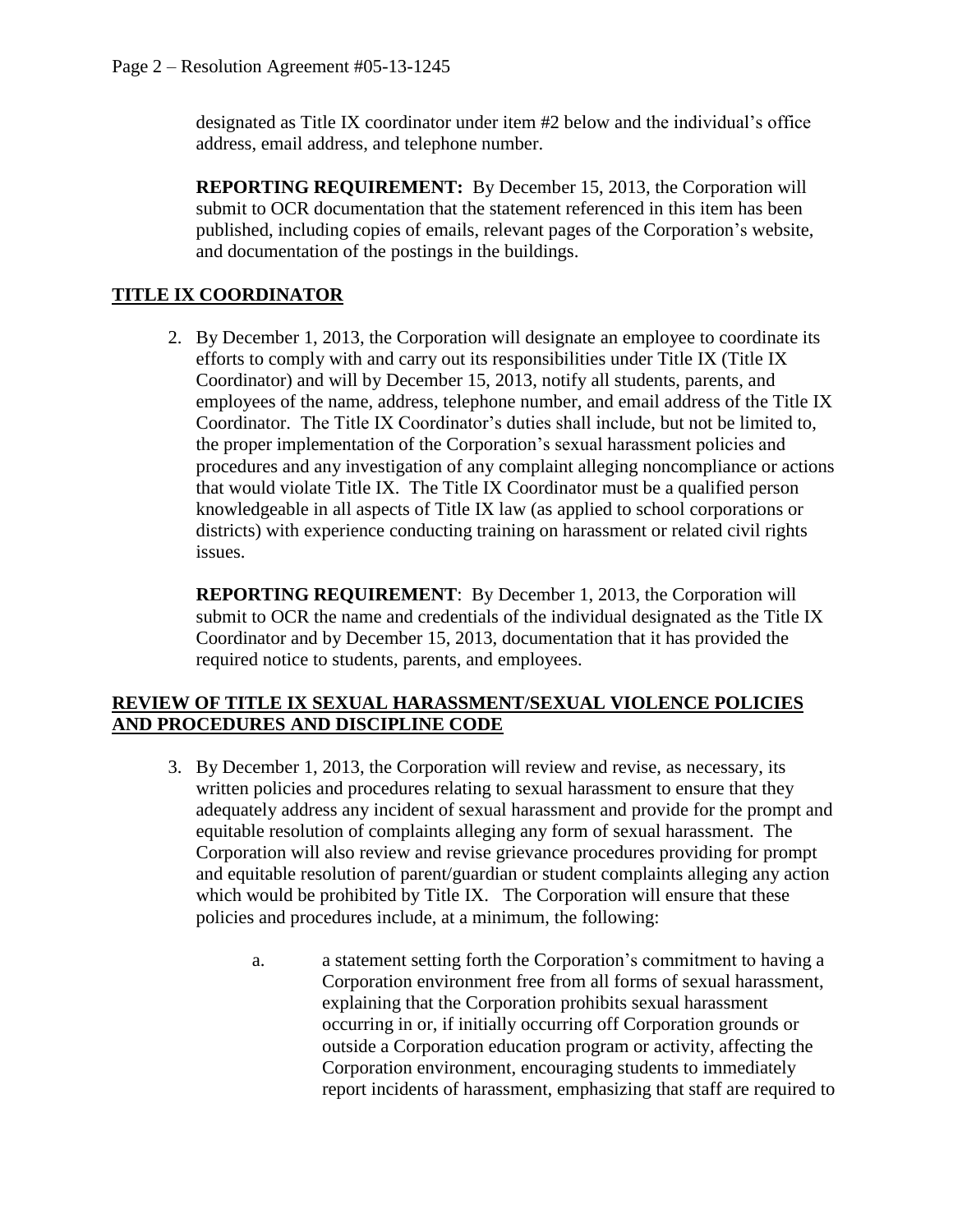promptly report incidences of sexual harassment to the Title IX coordinator, and specifying that the Corporation will investigate formal and informal complaints of sexual harassment;

- b. examples of the type of conduct and behavior that is covered by the policy, including staff-to-student and student-to-student conduct;
- c. identification of the kinds of activities and sites where prohibited conduct could occur;
- d. an explanation of how to report sexual harassment and/or file a complaint (formally or informally) including the name, address, phone number, and email address for the Corporation's Title IX Coordinator and notice of a student's right to file and pursue a concurrent criminal complaint;
- e. an explanation of the interim measures that can be taken by the Corporation to respond to allegations of sexual harassment or violence;
- f. a description of the formal complaint procedures, including a complaint form, timeframes for major stages of the investigation and for completion of the investigation of a complaint, a requirement that written notice of the outcome be provided to the parties, notice of a student's right not to appear in same hearing room as the accused, a requirement that both parties will be given equal opportunity to present evidence, an assurance that both parties will receive periodic status updates (to the extent permitted under the Family Educational Rights and Privacy Act), an appeal process for both parties conducted in an impartial manner by an impartial decision-maker, and notice that the Corporation will keep the complaint and investigation confidential to the extent possible;
- g. an assurance that the Corporation will not require a student who complains of harassment to work out the problem directly with the alleged harasser, including through mediation, and a statement that the student has the right to end the informal process at any time and begin the formal stage of the complaint process;
- h. an assurance that the Corporation uses in its investigation of complaints a preponderance of the evidence standard of review (*i.e.*, it is more likely than not that sexual harassment or violence occurred);
- i. specific information as to the name or title and contact information (including office and email address and telephone number) for the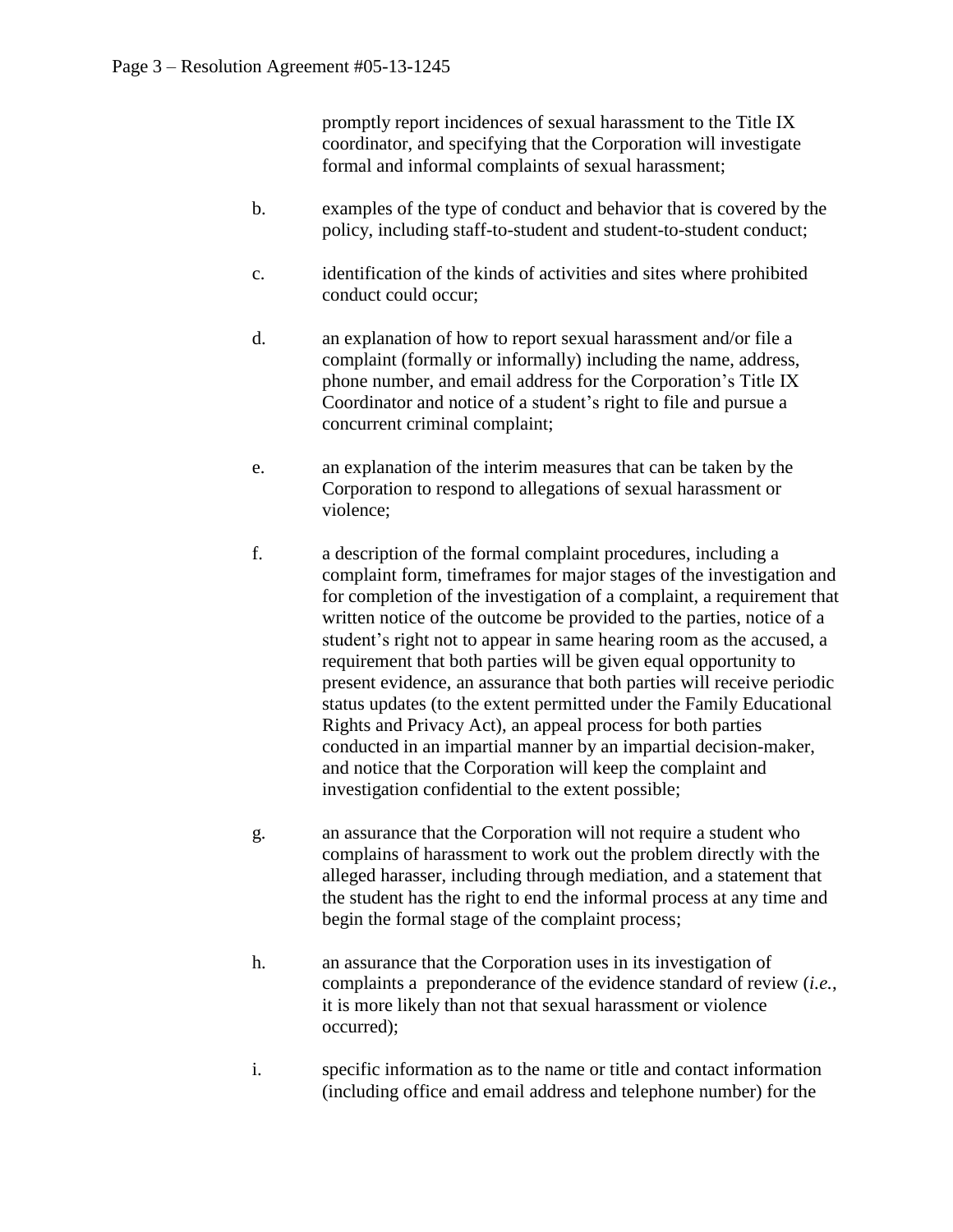Corporation employee(s) responsible for receiving the complaint form and/or investigating reports of sexual harassment;

- j. a prominent statement that the complainant has the option to pursue a criminal complaint with an appropriate law enforcement agency, to pursue a sexual harassment complaint under the Corporation's complaint procedures, or to pursue both processes simultaneously;
- k. a requirement that all employees who observe acts of sexual harassment intervene to stop the harassment, unless circumstances would make such intervention dangerous, and document and report all such incidents to the Title IX Coordinator;
- l. a requirement that designated employee(s) at each Corporation school document all reports of incidents of sexual harassment, and that the Corporation establish a protocol for recordkeeping of such incidents;
- m. a statement that the Corporation will take appropriate disciplinary action against students and staff who violate the Corporation policies and procedures addressing sexual harassment, and examples of the range of possible disciplinary sanctions;
- n. a prohibition of retaliation against persons who report harassment or participate in related proceedings, and discipline of individuals who engage in retaliation;
- o. an assurance that the Corporation's primary concern is student safety and, to encourage reports of sexual harassment or sexual violence, that the Corporation will not discipline a student who makes a good faith report of sexual harassment;
- p. a statement that the Corporation will, where appropriate, take reasonable steps to remedy the harm to the affected student(s) of the sexual harassment, and examples of the types of remedies available, including the provision of counseling to students who have been subjected to or who have engaged in sexual harassment, and the provision of academic support, including recalculating any course grades if necessary; and
- q. identification of the means to investigate incidents of sexual harassment, including but not limited to the various steps the Corporation will take to conduct adequate, reliable and impartial investigations of reported incidents, an assurance that the Corporation will take action to stop the harassment, remedy the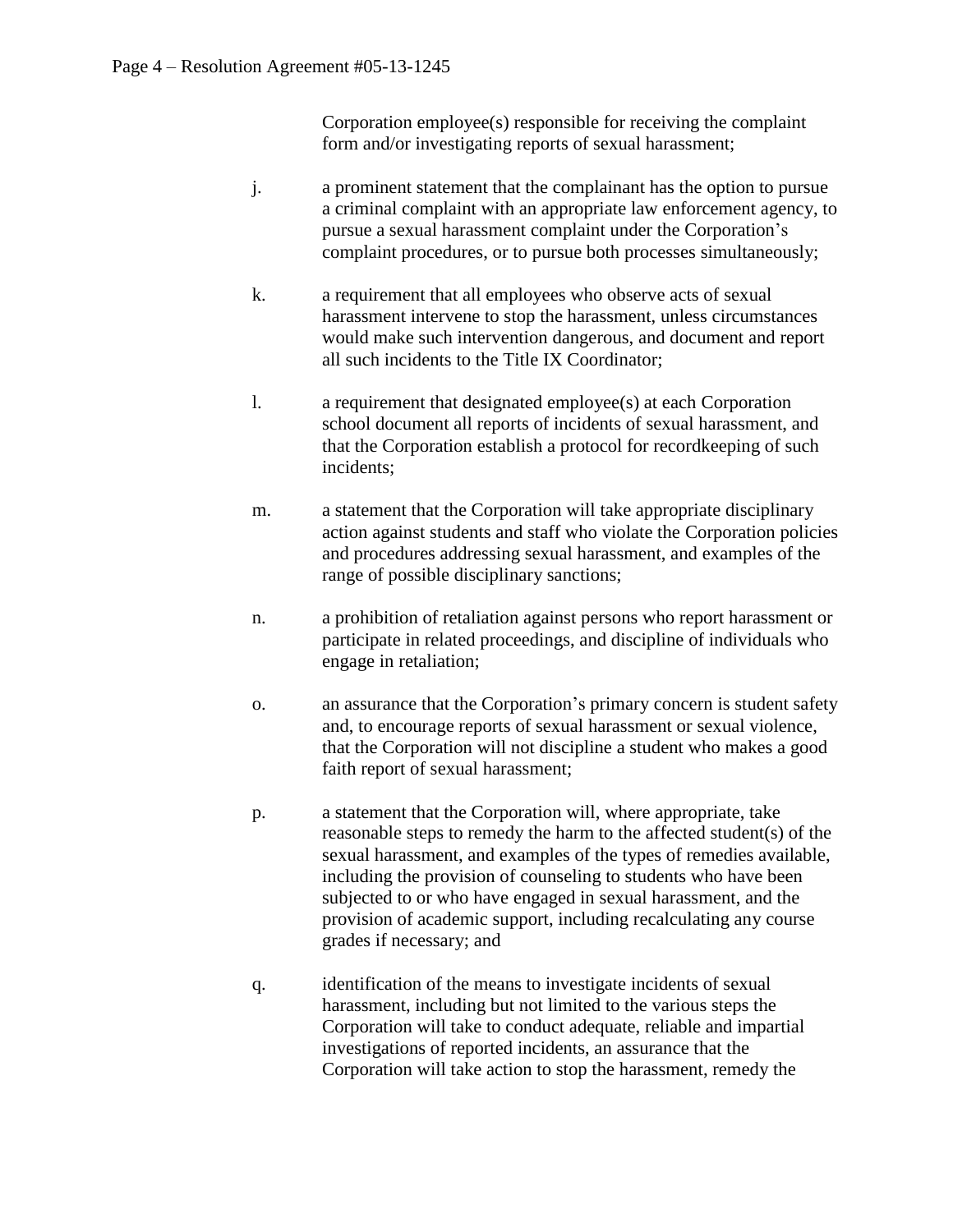harassment, and prevent recurrence, and the Corporation's standards for determining whether a hostile environment exists.

**REPORTING REQUIREMENT:** By December 15, 2013, the Corporation will submit to OCR for its review and approval its revised policies and procedures referenced in this item.

4. By December 1, 2013, the Corporation will examine the Corporation's Student Code of Conduct and disciplinary procedures for students at the School to determine whether the current rules of behavior and offense categories appropriately and adequately address violations of the Corporation's sexual harassment policies and procedures, as revised pursuant to item #3, and will revise the code of conduct and disciplinary procedures to the extent necessary to ensure they contain such rules of behavior and offense categories.

**REPORTING REQUIREMENT:** By December 15, 2013, the Corporation will submit to OCR for its review and approval its revised policies and procedures referenced in this item.

5. Within 60 calendar days of receipt of notice of OCR's approval of the policies and procedures referenced in items #3 and #4, the Corporation will adopt, implement and publish the revised policies and procedures. Publication will include written notice of the anti-harassment policy, including its formal and informal complaint procedures, to the Corporation community, including students, parents/guardians, administrators and staff. The Corporation will make this notification available through the Corporation's website, revised student handbooks, as well as by any other additional means of notification the Corporation deems effective to ensure that the information is widely disseminated.

**REPORTING REQUIREMENT:** Within 30 days after the completion of this item, the Corporation will provide OCR with documentation that it has completed this item, including copies of the written notices to students, parents/guardians, administrators and staff regarding the revised policies and procedures and a description of how the notices were distributed, copies of its revised student handbooks, a link to its webpage where the revised policies and procedures are located, and documentation of any other additional means of notification used by the Corporation.

# **TRAINING OF CORPORATION PERSONNEL**

- 6. By February 1, 2014, and annually thereafter, the Corporation will require all School administrators, faculty, and staff to complete sexual harassment training, including an explanation and dissemination of the Corporation's revised sexual harassment policies and procedures. At a minimum:
	- a. The Corporation will remind all staff of its commitment to having a Corporation environment free from sexual harassment and violence and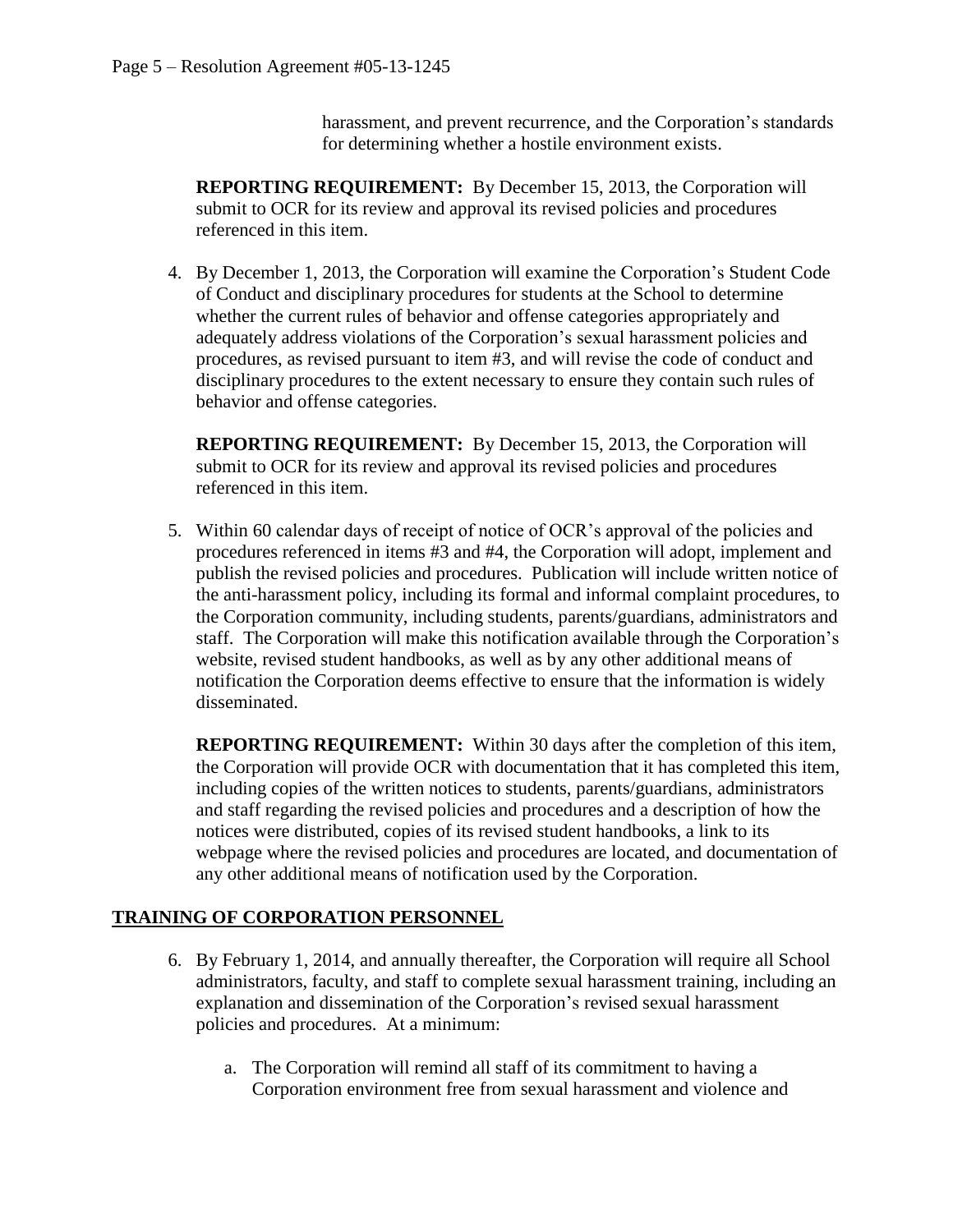explain what they should do if they believe students have been subjected to sexual harassment, including their duty to immediately report all allegations of possible sexual harassment.

- b. The Corporation will provide a general overview of Title IX, including how the law's nondiscrimination provisions apply to students, the names and contact information for the designated staff member(s) to whom students or others may report allegations of sexual harassment, where to locate the Corporation's sexual harassment policies and procedures on the Corporation's website, and the existence of OCR and its authority to enforce Title IX.
- c. The Corporation will explain its Title IX policies and procedures, including an explanation of what constitutes sexual harassment, the role of the Title IX Coordinator, as well as disciplinary sanctions related to findings of violations of the Corporation's sexual harassment policies and procedures, including the Corporation policy prohibiting retaliation and intimidation, as well as the location of "hot spots" identified in item #11 below.
- d. The Corporation will provide an explanation of the prohibition against retaliation contained in Title IX.

**REPORTING REQUIRMENT:** By February 15, 2014, September 15, 2014, and September 15, 2015, the Corporation will provide OCR with documentation that it has provided the training referenced in this item, including the dates of the training, the names and titles of the trainer(s), a copy of any materials used or distributed during the training, and a list of Corporation employees who successfully completed the training.

7. By February 1, 2014, the Corporation will provide training to all employees who are directly involved in processing, investigating and/or resolving complaints or other reports of sexual harassment complaints, any counselors or other Corporation personnel who are likely to receive confidential reports of sexual harassment and hearing officers handling discipline cases involving sexual misconduct or harassment. The training will review the Corporation policies and procedures referenced in items #3 and #4 of this Agreement and include instruction on how to conduct and document adequate, reliable, and impartial sexual harassment investigations, including the appropriate legal standards to apply in such investigations.

**REPORTING REQUIRMENT:** By February 15, 2014, the Corporation will provide OCR with documentation that it has provided appropriate Corporation staff with the training referenced in this item, including the dates of the training, the names and titles of the trainer(s), a copy of any materials used or distributed during the training, and a sign-in sheet with the names and titles of the Corporation staff who attended the training.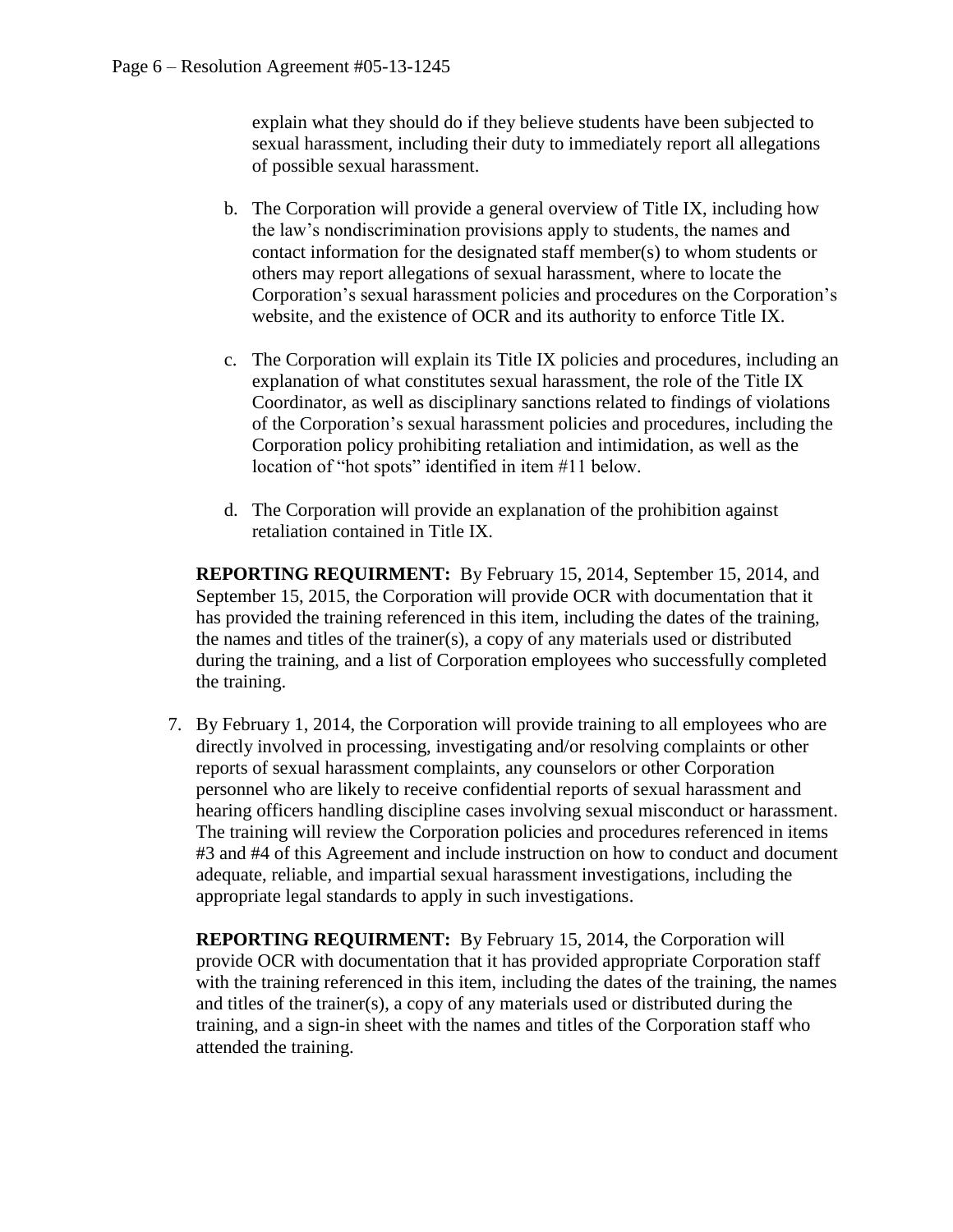8. By the beginning of the 2014-2015 school year, the Corporation will revise its orientation/training program for new School employees hired to include training on the Corporation policies and procedures referenced in this Agreement, including all of the components mentioned in the training referenced at item #6. All new employees who are directly involved in processing, investigating and/or resolving complaints or other reports of sexual harassment complaints or are in counseling or other positions likely to receive confidential reports of sexual harassment will receive the training referenced at item #7.

**REPORTING REQUIRMENT:** By September 15, 2014, and September 15, 2015, the Corporation will provide OCR with documentation that it provided any newly hired Corporation staff with the training referenced in this item, including the dates of the training, the names and titles of the trainer(s), a copy of any materials used or distributed during the training, and a list of Corporation employees who successfully completed the training.

# **STUDENT AND PARENT ORIENTATION**

- 9. By February 1, 2014, and at the beginning of each subsequent school year, the Corporation will ensure that it provides age-appropriate orientation program(s) for students at the School and a separate parent orientation program that includes the following components:
	- a. The Corporation will remind students and parents of its commitment to having a Corporation environment free from all harassment and explain to students what they should do if they believe they or other students have been subjected to sexual harassment.
	- b. The program for students will include an age-appropriate review of the Corporation's revised sexual harassment policies and procedures, including an explanation of what constitutes sexual harassment, as well as disciplinary sanctions related to findings of violations of the Corporation's sexual harassment policies and procedures and/or the Corporation's policy prohibiting retaliation and intimidation. To the extent appropriate, the program will address the use of the internet and social media to engage in cyber sexual harassment including harassment via school and home computers, cell phones, social media, photographs, and other similar actions.
	- c. The programs will provide an introduction of the Title IX Coordinator, an explanation of his/her role, and provide the names and contact information for any other designated staff member(s) and alternate staff and/or counselors to whom students may report allegations of sexual harassment and will encourage students to report harassment they have experienced or observed.
	- d. The Corporation will send to the home of each student written materials of the information discussed during the programs.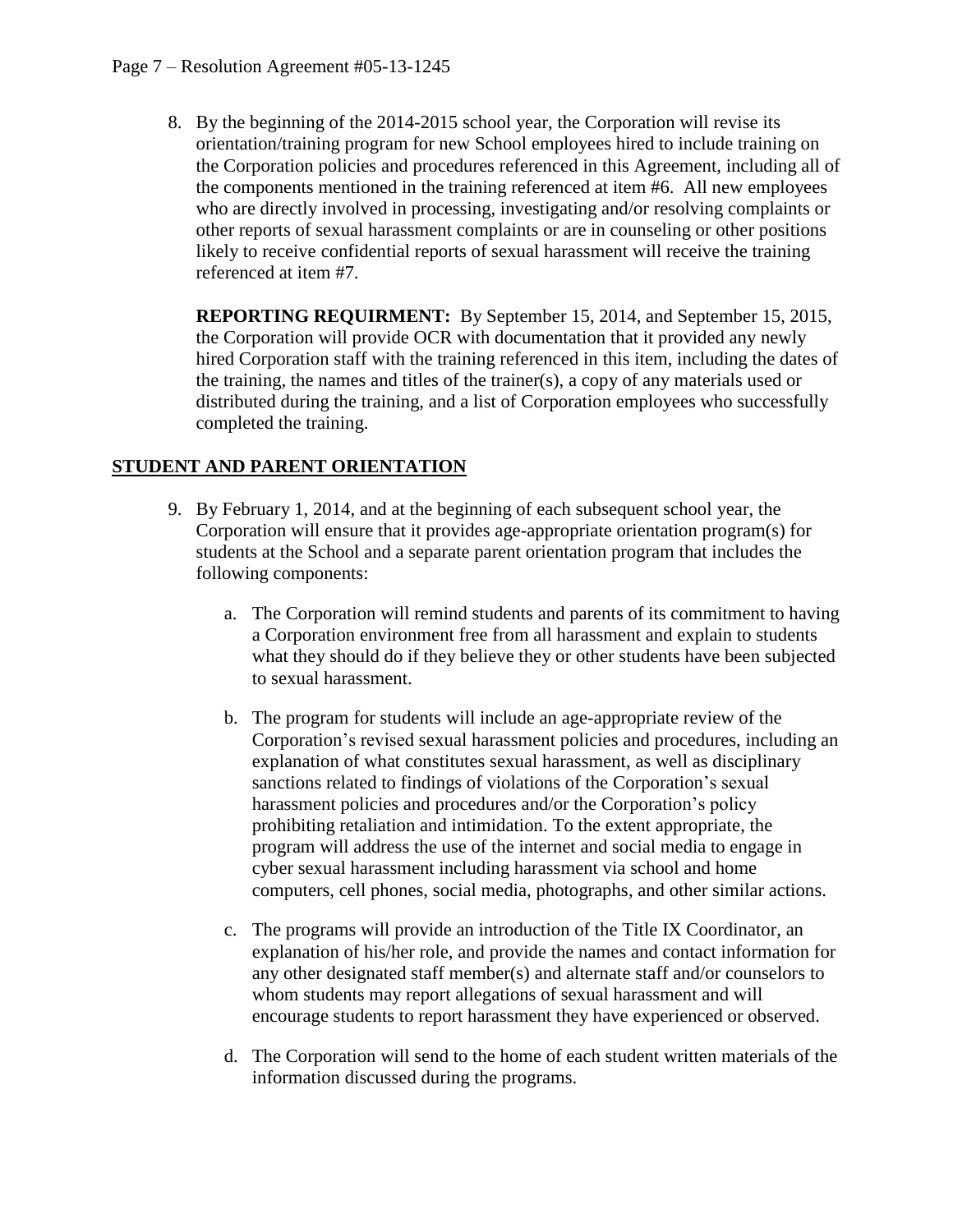**REPORTING REQUIREMENT:** By February 15, 2014, September 15, 2014, and September 15, 2015, the Corporation will provide OCR with documentation that it has implemented this item, including copies of the orientation schedule, the names and titles of employees who presented on the required topics, and copies of any materials that were used or distributed regarding the required topics.

# **WORKING GROUP**

10. By February 1, 2014, the Corporation will establish a working group that includes Corporation administrators, faculty, parents, and students to make recommendations to the Corporation regarding the effectiveness of the Corporation's anti-harassment program for all students in the Corporation. The Corporation will designate an employee to coordinate the group's meetings and works. The working group will be asked to provide Corporation officials with input regarding strategies for preventing harassment, ensuring that Corporation students understand their right to be protected from discrimination on the basis of sex, including harassment, and to be protected from retaliation for reporting discrimination, and ensuring Corporation students understand how to report possible violations of the Policy and are aware of the Corporation's obligation to promptly and effectively respond to complaints alleging sex discrimination, including harassment. The working group will also provide specific suggestions for developing an effective orientation program that promotes respect and tolerance for others and prevents the establishment of a hostile environment based on sex for students enrolled in the Corporation. The group will consider how and if outreach efforts to families can be made to garner support for the Corporation's anti-harassment program, and the role students should play in the orientation program. The designated employee will prepare a written summary of the steps the working group has recommended.

**REPORTING REQUIREMENT:** By February 15, 2014, the Corporation will provide OCR a list of individuals on the working group. By July 1, 2014, the Corporation will provide OCR with a copy of the working group's recommendations and a description of any steps that the Corporation has taken or will take in light of the recommendations. By July 1 2015, the Corporation will provide documentation of steps taken in the previous school year to implement the working group's recommendations.

# **HARASSMENT HOT-SPOTS**

11. By February 1, 2014, the Corporation will identify "hot spots" at the Corporation where harassment is most often occurring, including online on Corporation technology. The Corporation shall seek and consider student input on identifying hot spots. Upon identification of the hot spots, the Corporation will take corrective actions to eliminate harassment in the identified hot spots. The corrective actions may include, but are not limited to, training students to assist in monitoring hot spots, assigning staff to monitor hot spots, and/or adding cameras in certain school locations and monitoring those cameras.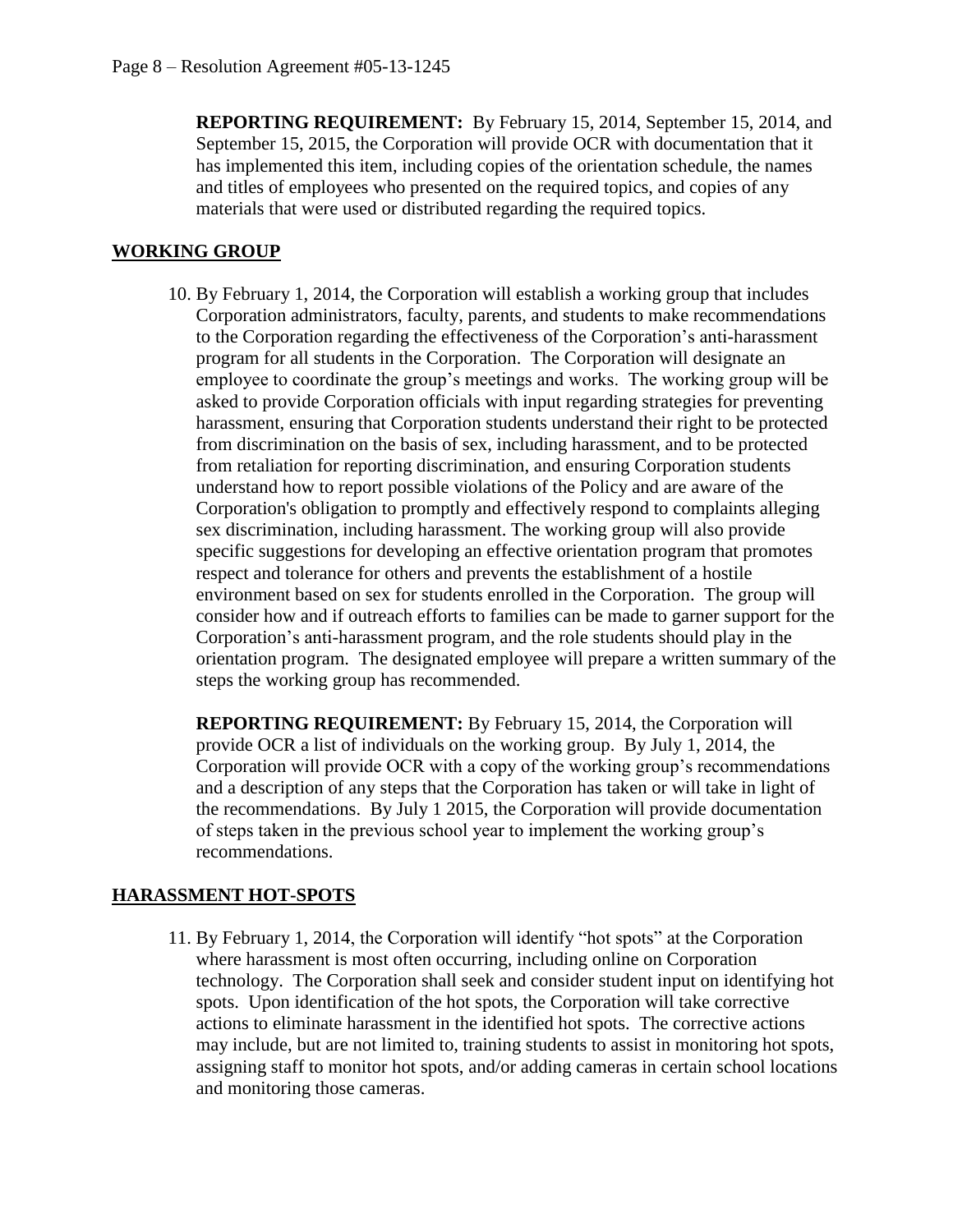**REPORTING REQUIREMENT:** By February 15, 2014, the Corporation will provide documentation to OCR that it has implemented item #11 of the Agreement.

# **CLIMATE SURVEY**

12. By April 1, 2014 and April 1, 2015, the Corporation will conduct a School climate survey to assess the effectiveness of the steps taken pursuant to this Agreement, and otherwise by the Corporation, to achieve its goal of having a school environment free of sexual harassment. The Corporation will send a survey to each School parent and to each School student that contains questions about the parent's and student's knowledge of sexual harassment and any experiences with sexual harassment while attending the School, and the student's awareness of the Corporation's sexual harassment policies and procedures and resources available for students. Information gathered through these climate surveys will be used to inform further steps taken by the Corporation and any appropriate modifications to the survey instrument. .

**REPORTING REQUIREMENT:** By December 15, 2013, the Corporation will submit to OCR for approval the proposed climate survey. By July 1, 2014 and July1, 2015, the Corporation will provide OCR the results of the most recent survey and a description of all actions the Corporation plans to take as a result.

# **TITLE IX INVESTIGATION**

13. By February 1, 2014, the Corporation will complete an impartial investigation consisted with the requirements for revised policies and procedures described in paragraph 3 above to determine whether Student A and Student C or other students were subjected to sexual harassment during the 2012-2013 school year. If the Corporation determines that sexual harassment of Students A, C or other students did not occur, then it will provide their parents written notice of its determination and provide the opportunity to appeal the determination. If the Corporation determines that sexual harassment of Student A, C or other students did occur, then the Corporation will provide a written determination to their parents and will meet with the parents to assess whether the student in question requires any remedial actions as a result of the harassment. The remedial actions may include payment for future counseling, reimbursement for previously received counseling, or other appropriate remedial actions. The Corporation will provide Students A, C's or other students' parents written notice of its determination of whether remedial actions are necessary and of the timeframe for providing such actions and will implement the remedial actions as specified in the timeframe. Also by December 1, 2013, the Corporation will specifically provide Student A and C's parent with written notice of its determination regarding the alleged XXXXX of Student A in February 2013 and will provide the parent the opportunity to appeal the determination.

**REPORTING REQUIREMENT:** By February 15, 2014, the Corporation will provide documentation to OCR that it has implemented the investigation and notice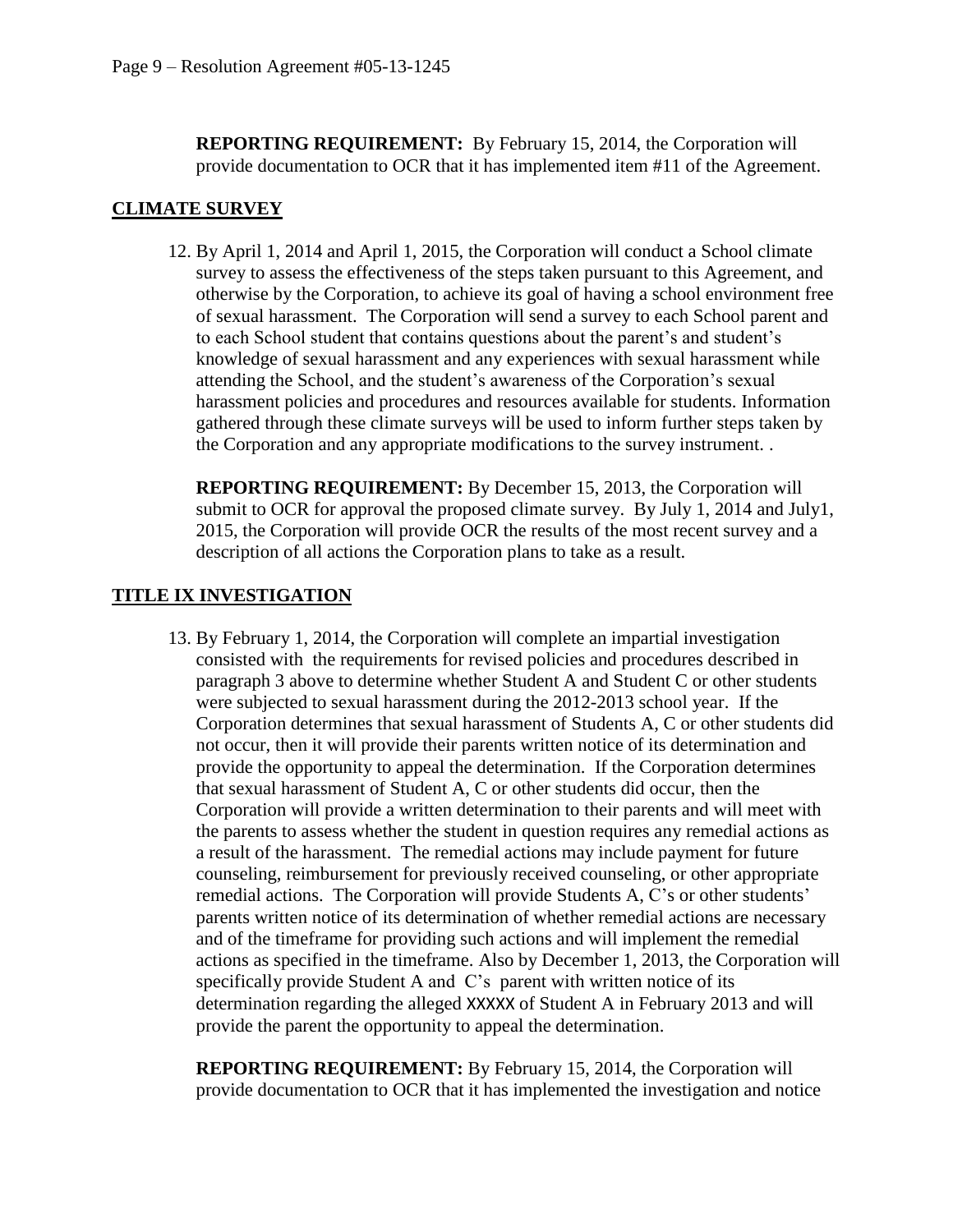required by this item, including a description of the actions taken and the reasons why. The Corporation will also document any remedial actions the Corporation decides to take in response to the investigation findings. By July 1, 2014, the Corporation will provide an update to OCR of all remedial actions taken.

14. By February 1, 2014, the Corporation will take any steps necessary to ensure that Students A, C and any other students who were reported to the Corporation as having XXXXX are not subjected to a hostile environment on the basis of sex on Corporation grounds and in Corporation sponsored activities. These steps will include, but are not limited to, assuring that Students A, C and the other students are offered appropriate remedial actions, identifying a specific contact person to whom Students A, C, and the other students should report incidents of harassment if they recur, and checking in with Students A, C and the other students on a periodic basis (at least monthly) to ascertain whether any instances of sexual harassment have occurred and taking prompt and appropriate action in accordance with this Agreement if any such harassment has occurred.

**REPORTING REQUIREMENT:** By February 15, 2014, the Corporation will provide documentation to OCR that it has implemented this item of the Agreement. In particular, the Corporation will provide documentation of its investigative efforts to assure that all affected students have been identified and remedial offered appropriate remedial actions, provide the name of the designated contact person for Students A, C and any other student, documentation of the periodic check-ins and, if applicable, a description of the steps the Corporation took in response to information that harassment is occurring.

# **MAINTENANCE OF OTHER DATA**

- 15. Effective immediately, the Corporation agrees to maintain documents relating to specific complaints or other reports of sexual harassment of students, including the following:
	- a. a copy of all written reports, and a narrative of all verbal reports, of incidents involving allegations of sexual harassment of any kind;
	- b. a narrative of all actions taken in response to the reports by Corporation personnel, including any written documentation;
	- c. a copy of any and all disciplinary sanctions issued to students or employees for violations of the sexual harassment policies and procedures;
	- d. documentation demonstrating any interim and/or remedial efforts offered and provided to the complainant, the accused and/or witnesses of the incident(s), such as counseling or other appropriate services; and,
	- e. a narrative of all action taken to prevent recurrence of any harassing incident(s), including any written documentation.